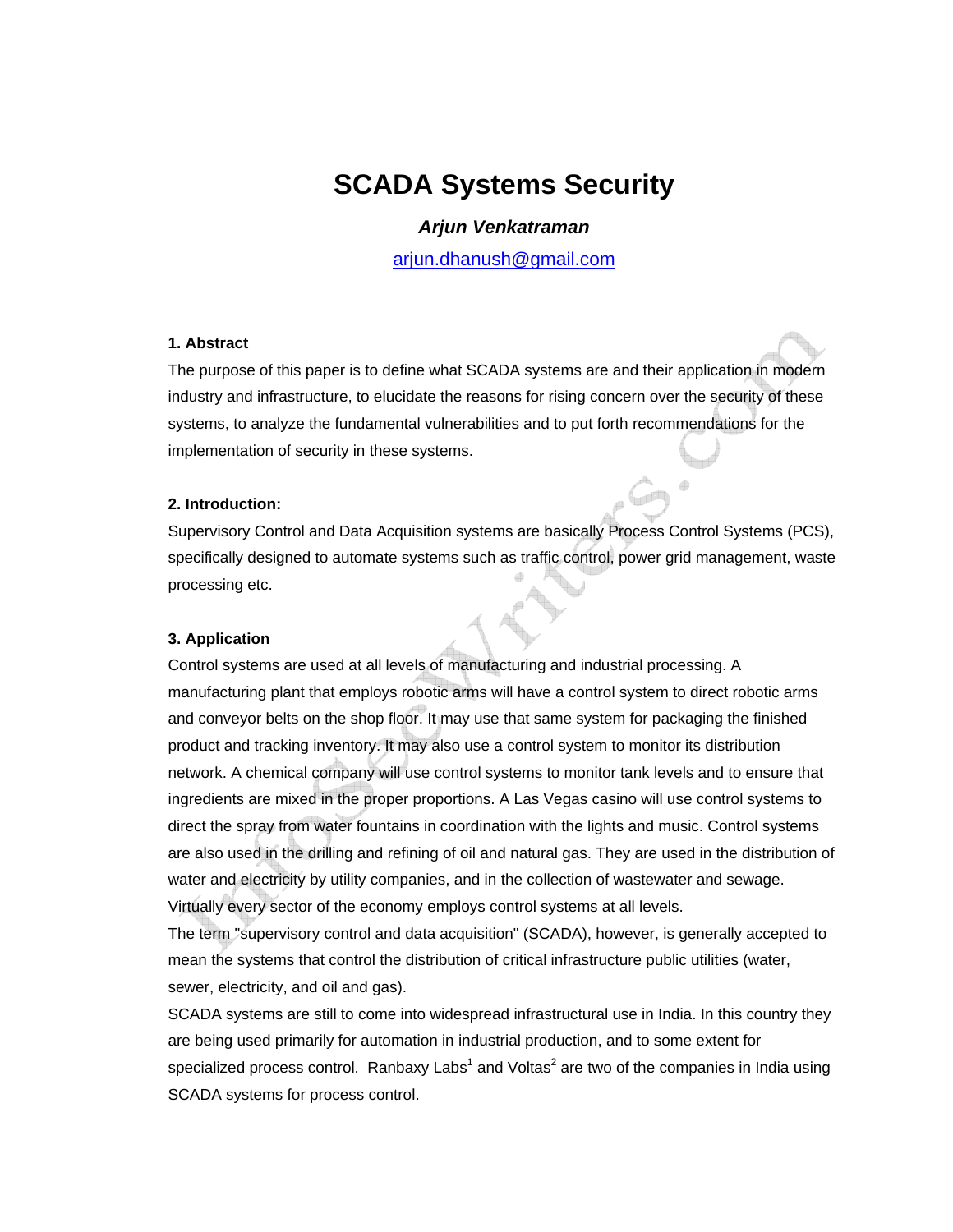However, they are increasingly common in the US, UK, Australia to name a few countries, where they are used in the control of infrastructural systems such as power, water and waste management, traffic control etc. The economy and infrastructure of these countries is increasingly dependant on SCADA systems.

# **4. Implementation: How do they work? 3**

SCADA systems are primarily control systems. A typical control system consists of one or more remote terminal units (RTU) connected to a variety of sensors and actuators, and relaying information to a master station. Figure 1 illustrates this generic, three tiered approach to control system design. Figure 2 shows a typical RTU.



**Figure 1: A typical 3-tiered approach to SCADA systems** 



**Figure 2: A generic representation of an RTU** 

# *4.1 Sensors and Actuators*

The philosophy behind control systems can be summed up by the phrase "If you can measure it, you can control it." Sensors perform measurement, and actuators perform control. Sensors get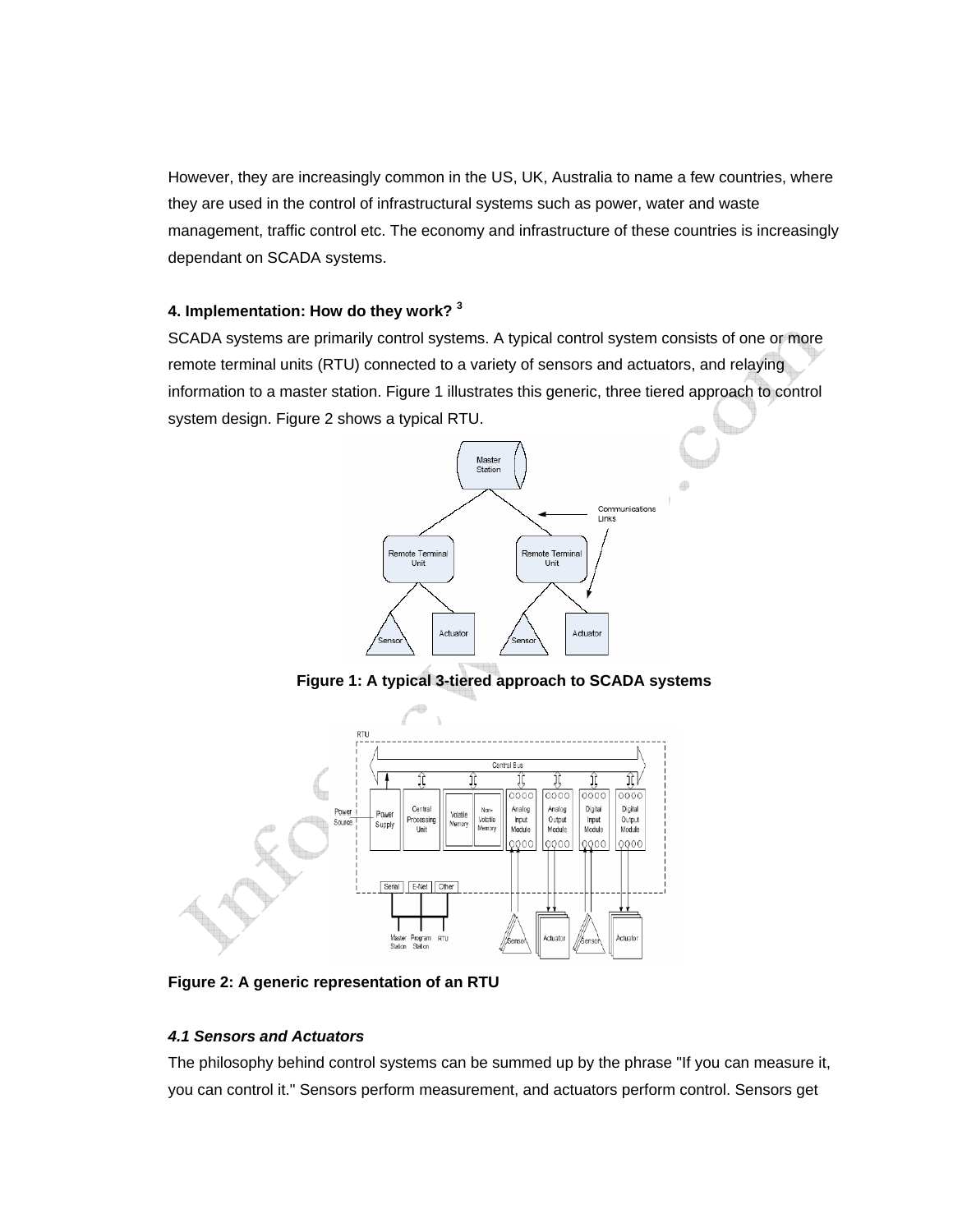the data (supervision and data acquisition) and actuators perform actions dependent on this data (control). The processing and determination of what action to take, is done by the master control system (i.e. SCADA).

# *4.2 Remote Terminal Units (RTUs)*

# *4.2.1 Programmable Logic Controllers*

Advances in CPUs and the programming capabilities of RTUs have allowed for more sophisticated monitoring and control. Applications that had previously been programmed at the central master station can now be programmed at the RTU.

These modern RTUs typically use a ladder-logic approach to programming due to its similarity to standard electrical circuits. A RTU that employs this ladder logic programming is called a Programmable Logic Controller (PLC). PLCs are quickly becoming the standard in control systems.

# *4.2.2 Analog Input and Output Modules*

The configuration of sensors and actuators determines the quantity and type of inputs and outputs on a PLC or RTU; depending on the model and manufacturer, modules can be designed solely for input, output, digital, analog, or any combination.

An analog input module has a number of interfaces. Typical analog input modules have 8, 16, or 32 inputs.

Analog output modules take digital values from the CPU and convert them to analog representations, which are then sent to the actuators. An output module usually has 8, 16 or 32 outputs, and typically offers 8 or 12 bits of resolution.

# *4.2.3 Digital Input and Output Modules*

Digital input modules typically are used to indicate status and alarm signals.

A specialized digital input module is used for counting pulses of voltage or current, rather than for strictly indicating "open" or "closed." This functionality, however, can also be implemented using standard input modules and functions found in the ladder-logic programming language of the PLC.

# *4.3 Master Station*

Master stations have two main functions:

- Periodically obtain data from RTUs/PLCs (and other master or sub-master stations)
- Control remote devices through the operator station

Master stations consist of one or more personal computers (PC), which, although they can function in a multi-purpose mode (email, word processing, etc), are configured to be dedicated to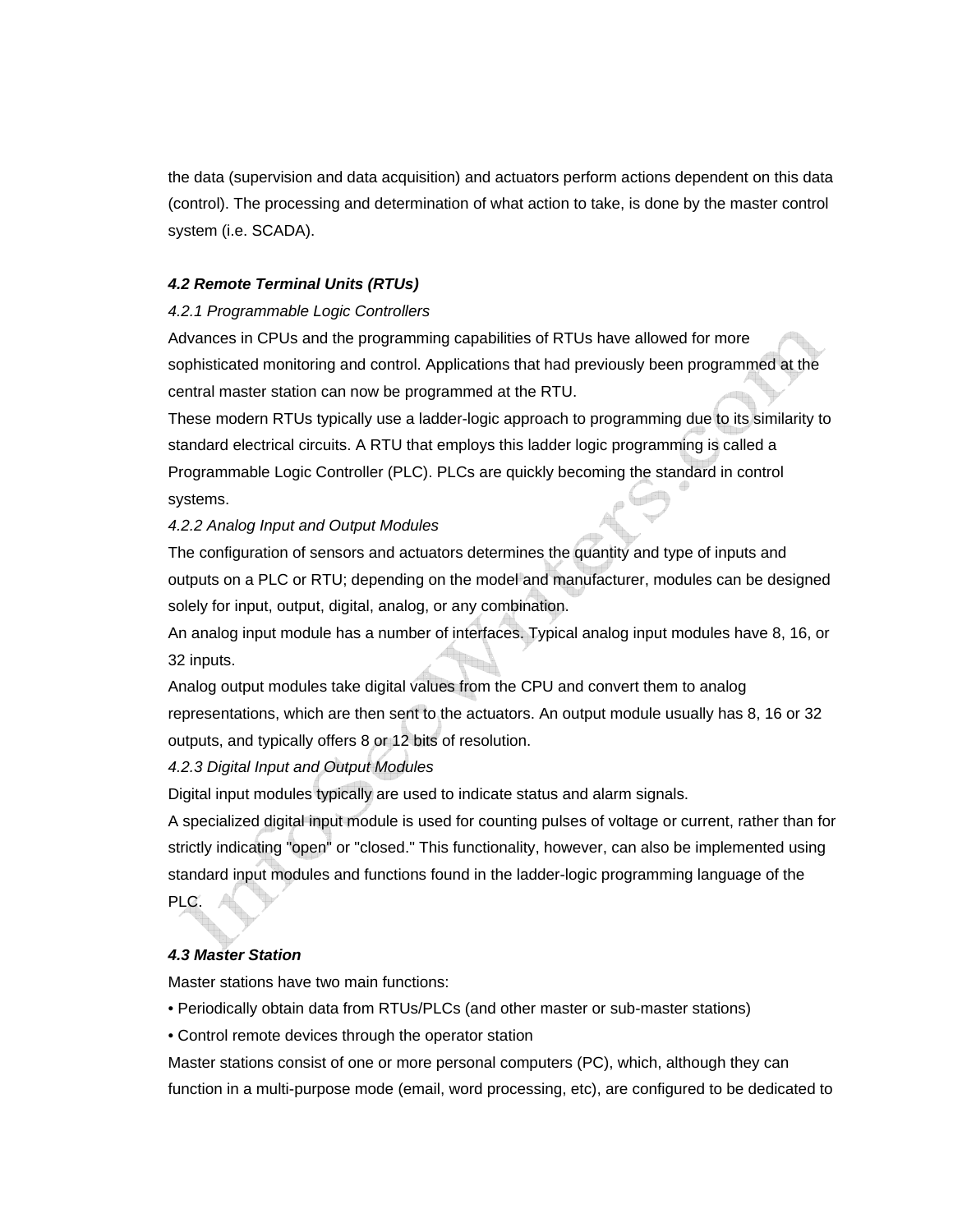master station duties. These duties include trending, alarm handling, logging and archiving, report generation, and facilitation of automation. These duties may be distributed across multiple PCs, either standalone or networked.

### *4.4 Communications interfaces*

Modern RTUs and PLCs (Programmable Logic Controllers) offer a wide variety of communications means, either built in directly or through a module. The following list represents a variety of transmission methods supported:

- RS-232/RS-442/RS-485
- Dialup telephone lines
- Dedicated telephone lines
- Microwave
- Satellite
- $\bullet$  X 25
- Ethernet
- 802.11a/b/g
- Radio (VHF, UHF, etc) [2]

# *4.5 Design and Implementation Protocols*

In SCADA Systems, the three major categories of protocols involve the specifications for design and manufacture of sensors and actuators, specifications for RTUs, and the specifications for communications between components of a control system.

These can be segregated into three levels for a functional representation as shown in Figure 3 below.



**Figure 3: Segregation of the functions of a SCADA system, into a functional representation**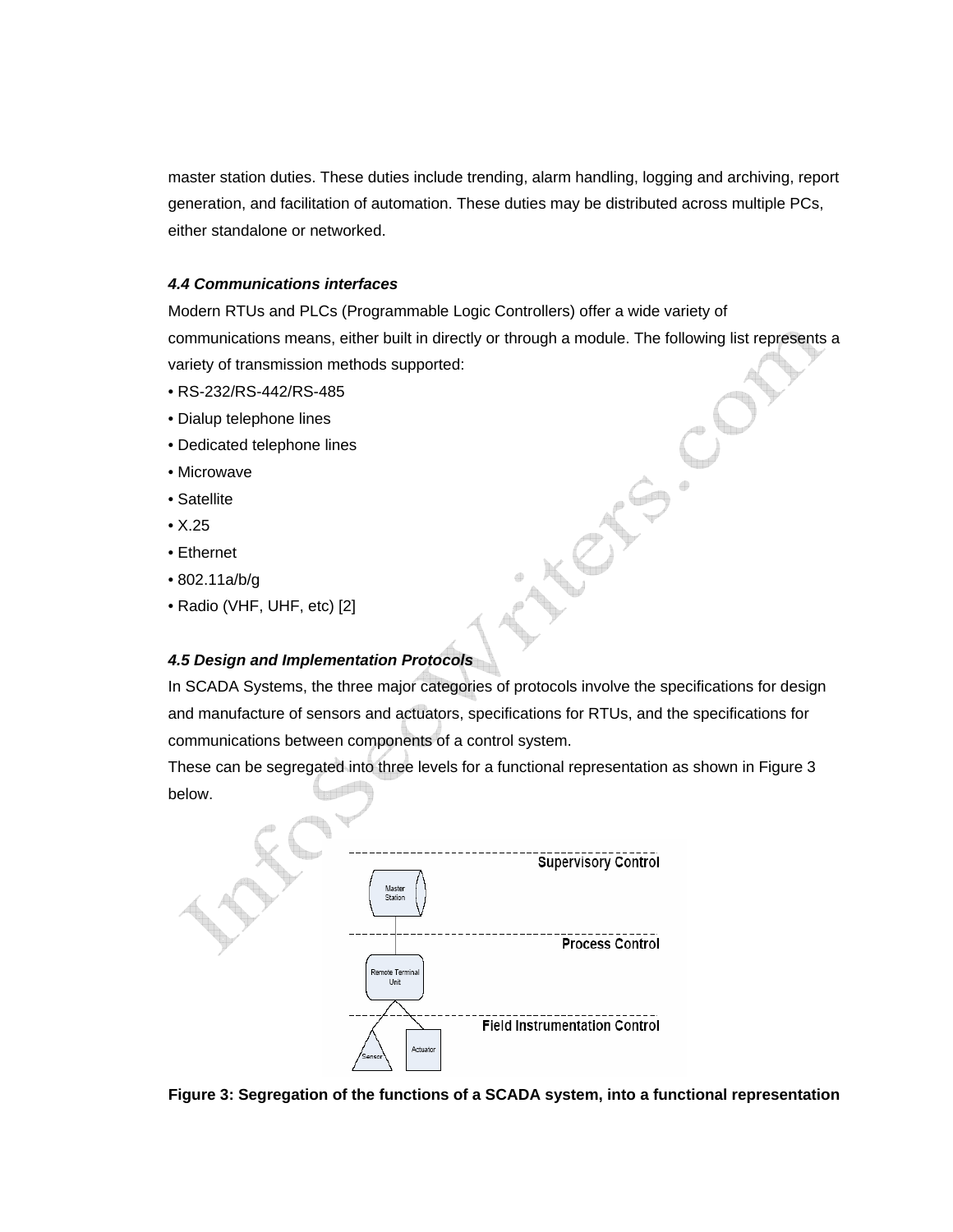These can further be split into nine operational and management components as shown in the table below (Figure 4):

| Name                              | Operation<br><b>Functions</b> | Management<br><b>Functions</b> |
|-----------------------------------|-------------------------------|--------------------------------|
| <b>Mission</b>                    | x                             | х                              |
| <b>Application Criticality</b>    | х                             | x                              |
| <b>Data Sensitivity</b>           | χ                             | x                              |
| <b>Operating Environment</b>      | x                             | х                              |
| <b>System Interfaces</b>          | x                             | x                              |
| Communications<br>Requirements    | x                             | x                              |
| Hardware                          | х                             |                                |
| Software                          | χ                             |                                |
| <b>Users and Personnel Action</b> |                               | x                              |

# **Figure 4: Nine-component approach to analyzing operational and functional requirements of a SCADA system**

# *4.5.1 Mission*

The mission defines the reason for the existence of the particular SCADA system under study. In any organization, business systems dictate policy and procedures relevant to the control and monitoring of the process; conceptually, these reside above the Master Station. Similarly, the sensors and actuators directly act upon the physical objects we have been calling the "process." A boundary will normally be defined for components of a SCADA system with similar functional or geographic characteristics.

*4.5.2 Application Criticality* 

Since SCADA systems typically support vital distribution systems, an assessment of the criticality of that system will provide direction on its design and implementation, as well as the type of security measures to apply. Several questions must be answered:

• Are the processes our system is monitoring of a nature that failure of the monitor functions will cause serious harm to the organization's mission?

• Are the processes our system is controlling of a nature that failure of the control functions will cause serious harm to the organization's mission?

- What type and level of failure of our system is acceptable?
- Are the individual components in our system critical to the overall success of the system?
- What type and level of failure of the components is acceptable?
- *4.5.3 Data Sensitivity*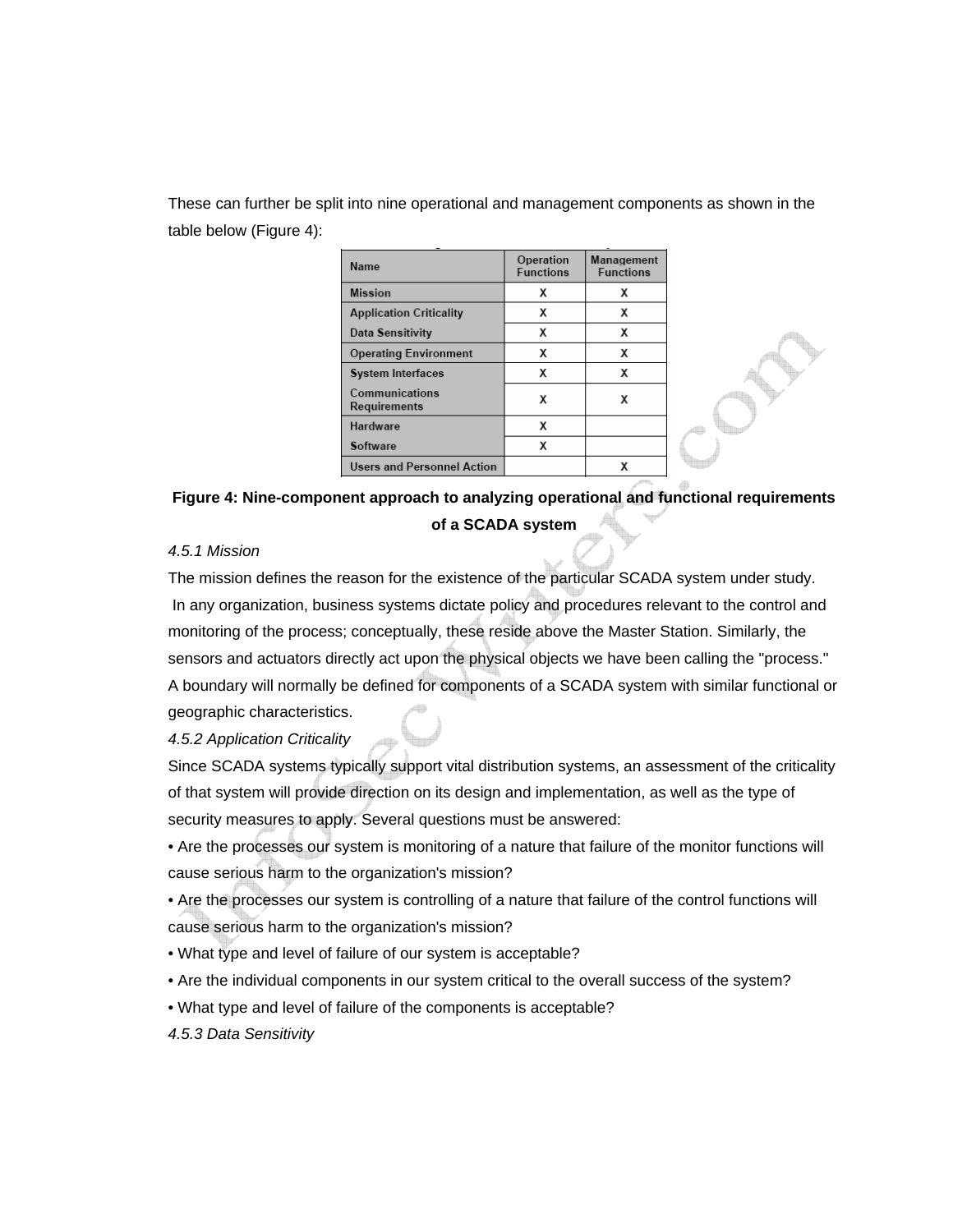SCADA systems, as noted, typically control critical systems. The question of whether the data processed by the system is sensitive and subject to compromise or loss, must be examined in order to determine how best to protect it. Several questions that should be answered include: • Is the data returned by the process of a sensitive nature such that loss, modification or compromise of the data, either intentional or unintentional, will cause serious harm to the organization's mission?

• Are the instructions transmitted to the process of a sensitive nature such that loss, modification or compromise of the instructions, either intentional or unintentional, will cause serious harm to the organization's mission?

• What type and amount of system data loss, modification or compromise is acceptable?

• Is the data retained or transmitted by the individual components subject to loss, modification or compromise, either intentionally or unintentionally, to a degree that the system will be affected?

• What level of component data loss, modification or compromise is acceptable?

*4.5.4 Operating Environment* 

SCADA system hardware components are designed for industrial environments, and thus offer robust features for operation in austere environments. These features, however, do not address the management related concerns of security professionals such as data protection and controlled access to components. Understanding how a SCADA system is designed requires understanding the environment it operates in, both for operations functions and management functions. Some questions that should be answered include:

• What environmental factors will affect the process, either negatively or positively?

• What environmental factors will affect the system components, either negatively or positively?

• What is an acceptable level of interference by environmental factors?

• How should these factors be mitigated?

*4.5.5 System Interfaces* 

A complex system will likely have many interfaces, each of which may become an avenue of attack. All interfaces must be closely examined and evaluated in order to understand how it must be protected, both system wide and at the individual components.

Some questions that should be answered include:

• What interfaces exist for data to flow out of the system?

• What interfaces exist for instructions to flow into the system?

• What level of access is required to the feedback data returned by the process? Who requires access to the data?

• What level of access is required to send instructions to carry out commands against the process? Who requires the capability to transmit instructions to the process?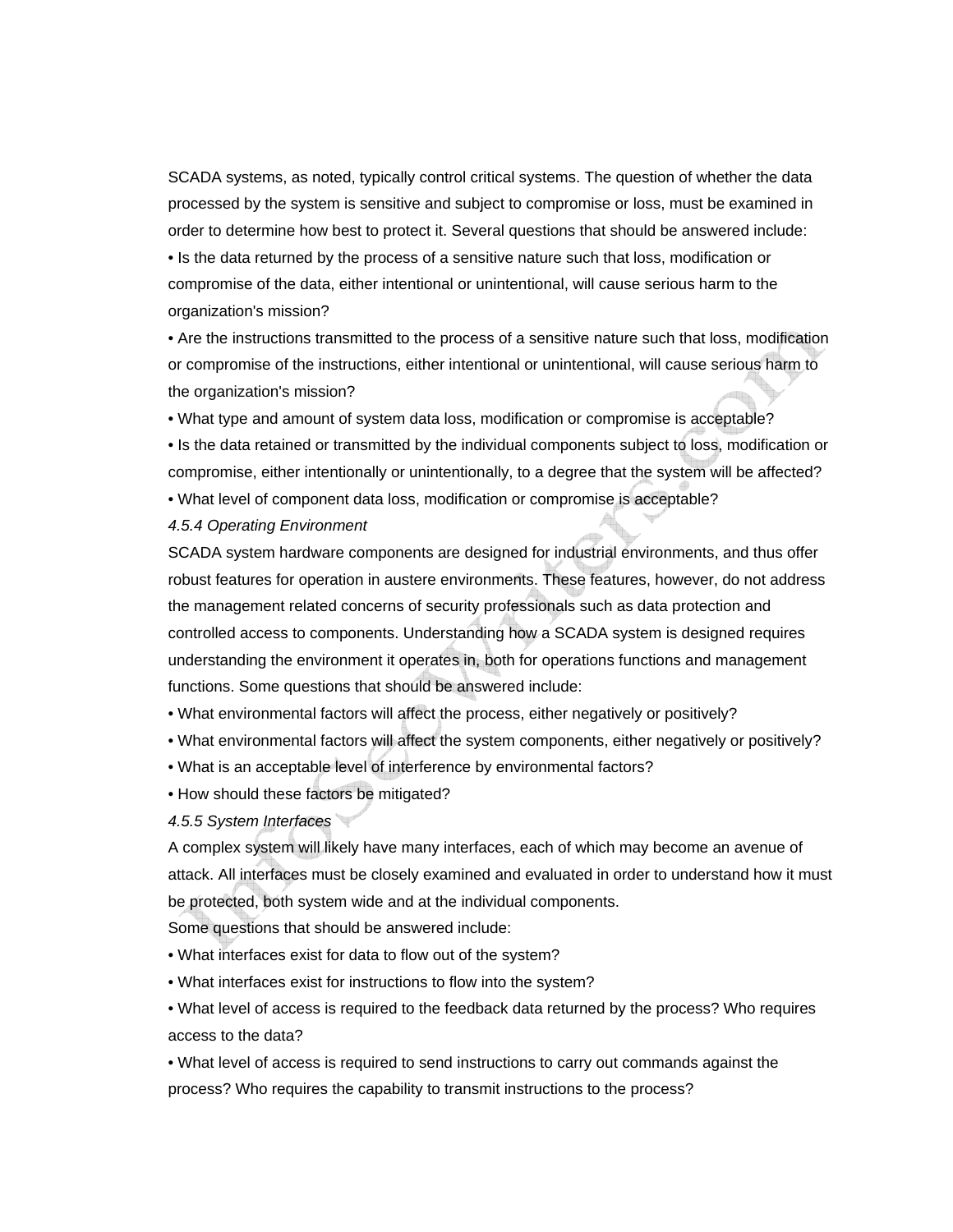• What protections exist or can be applied to minimize the exposure of vulnerable interfaces by the system?

• What interfaces exist on the components for data or instructions to flow into or out of the component?

• What interfaces exist within the components for data or instructions to flow between components?

• What protections exist or can be applied to minimize the exposure of vulnerable interfaces by the components?

*4.5.6 Communications Requirements* 

Since SCADA systems are designed for reliability, availability and data integrity, extra consideration must be given to confidentiality and authentication. Other issues to consider include protocols employed, types of interfaces required, hardware configuration, and budget. Some questions to answer include:

- What degree of reliability is required?
- What degree of availability is required?
- What degree of data integrity is required?
- What degree of confidentiality is required?
- What overhead and latency in transmission is acceptable?
- What is the environment the communications links must traverse?

The communication requirements are of particular importance to the analysis of security of these systems. Some of the protocols used in SCADA communication are

# *IEC 60870*

IEC 60870 was defined primarily for the telecommunications of electrical system and control information and its data structures are geared to that application. It is the favored standard in the United States for electrical power grid SCADA systems, but is not as popular in Europe.

# *DNP3*

The second protocol specifically designed for SCADA communications is the Distributed Network protocol Version 3 (DNP3). Also created for the electrical industry, it has been adapted by other industry sectors and is the leading protocol employed in Europe for most SCADA applications. *HDLC* 

Several other SCADA standards exist, primarily High Level Data Link Control (HDLC) and Modbus. HDLC, defined by ISO for point-to-point and multi-point links, is also known as Synchronous Data Link Control (SDLC) and Advanced Data Communication Control Procedure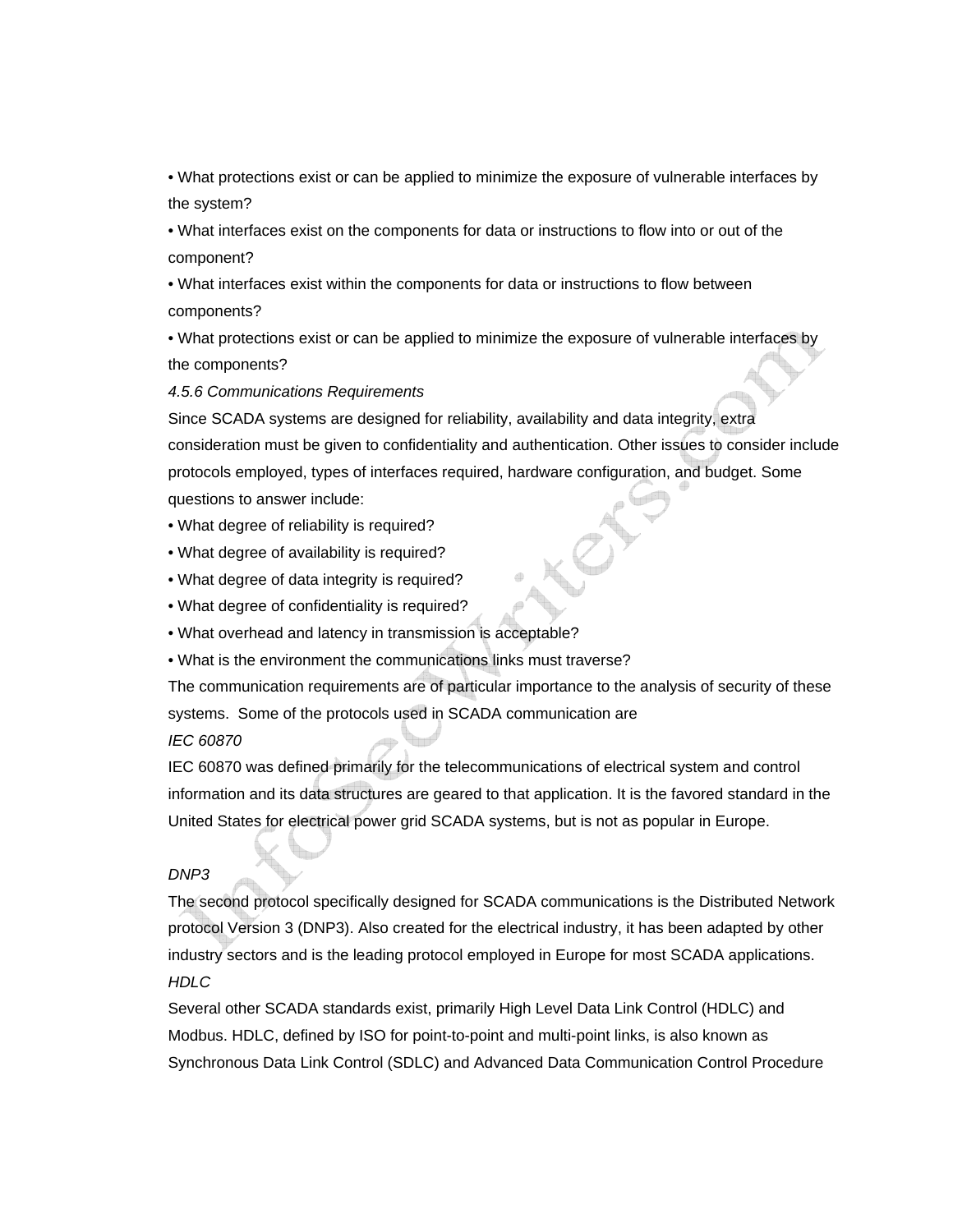(ADCCP). It is a bit-based protocol, the precursor to Ethernet, and is rapidly being replaced by DNP3, Industrial Ethernet2, and TCP/IP.

### *Modbus*

Modbus is a relatively slow protocol that does not define interfaces, thus allowing users to choose between EIA-232, EIA-422, EIA-485 or 20mA current loop.

While slow, it is widely accepted and has become a *de-facto* standard--a recent survey indicated that 40% of industrial communication applications use Modbus.

### *Profibus*

Profibus is a German standard that defines three types: Field Message Specification (FMS) for use in general data acquisition systems, Decentralized Peripherals (DP) for use when fast communication is required, and Process Automation (PA) for use when highly reliable and safe communication is required.

### *Foundation Fieldbus*

Foundation Fieldbus is an extension to the 4-20mA standard to take advantage of digital technologies.

### *UCA*

The Utility Communications Architecture (UCA) is a new initiative from the Electric Power Research Institute (EPRI) designed for the electrical industry. It is more than just a protocol definition; it is a comprehensive set of standards designed to allow "plug and play" integration into systems, allowing manufacturers to design off-the-shelf compliant devices. IEEE assumed the UCA standards process in 1999 and has developed extensions for the water industry. Other industries are also examining UCA for suitability.

### *4.5.7 Hardware and Software (Operational Functions)*

When discussing operational functions of a SCADA system, the hardware and software to be used must also be evaluated. In the context of standard SCADA systems, reliability, stability and safety are primary concerns. Adding a security perspective introduces the concept of assurance, or ensuring that the hardware and software have minimal exploitable flaws. Questions to answer include:

- What degree of reliability should the system have with respect to software and hardware?
- What degree of assurance should the system have with respect to software and hardware?

• What degree of reliability do the components require in order to effectively satisfy the system's mission?

- What degree of assurance do the components require?
- Has the hardware been tested for reliability, safety, assurance, stability?
- Has the software undergone a formal documented software development process?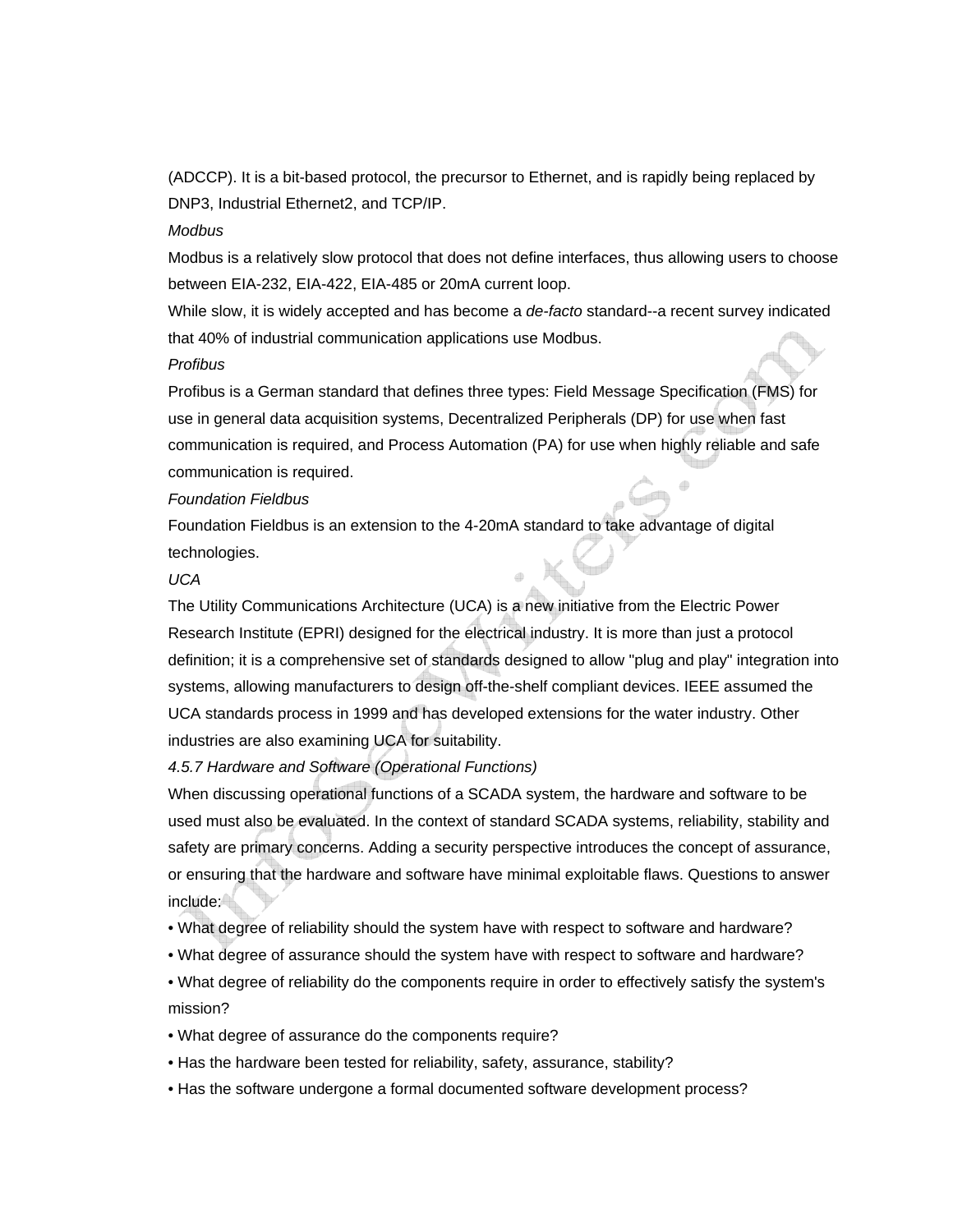- Have the software and hardware formally analyzed or evaluated by a trusted third party?
- What is the configuration management and lifecycle maintenance process for the software, and the firmware update process for the hardware?
- What maintenance is required for the hardware?
- *4.5.8 Users and Personnel Actions (Management Functions)*

When discussing management functions, the users of the system and its components must also be evaluated. In addition, the automated decision-making that is programmed into the system must be evaluated in the same terms. Some questions to answer include:

• Are the users cleared for all functions of the system? Which functions require clearance?

• What degree of automation of decision-making is required before human intervention is required?

- What training do the users receive?
- What are the different roles required for operating the system?

### **5. Security Concerns: Why is security of these systems increasingly important?**

SCADA systems are not designed with security in mind; rather the priority of developers has been reliability, availability, and speed. This does not mean they cannot be secured, however. If we can understand a particular system's features, functions and capabilities, we can address its limitations.

No inherent security is provided in these systems, since security is not a direct concern when the efficiency of the system is under consideration.

This situation is acceptable as long as the systems are isolated from the outside world.

However in recent times, more and more of these systems are being exposed to open access, in order to promote inter-system communication and interaction.

Two recent trends raising concerns are,

a) Definition of standard interfaces and communication protocols in support of cross-vendor compatibility and modularity

b) Connection of nodes in a SCADA system to open networks such as the Internet.

While these phenomena have definitely brought about an increase in the efficiency of these systems, they have also caused them to inherit all the problems of common, networked information systems. The security of information, both against corruption and misuse, is now an increasing concern for these systems.

This concern for security becomes even more magnified when these systems are deployed in key positions, where they are heavily depended upon for critical operations.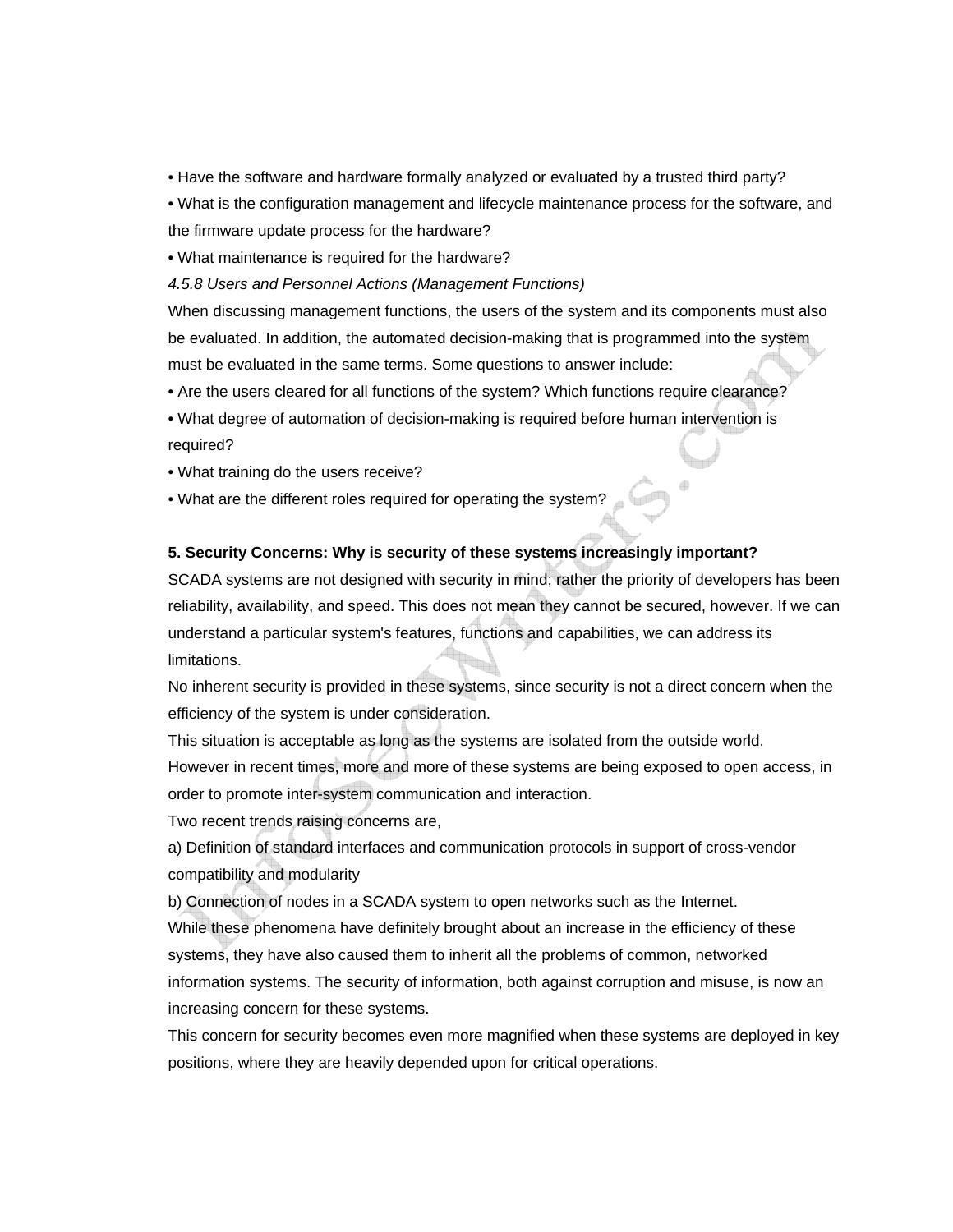Leaving such key positions unsecured, invites attacks from a number of increasingly dangerous sources, ranging from low-level pranksters to terrorists.

 In fact a number of recently seized al Qaeda laptops have revealed the existence of exactly such a danger. Data from these computers reveals that al Qaeda has in fact obtained large amounts of information regarding the infrastructural control systems of the United States, and could well be planning an attack.

In fact, a recent Washington Post<sup>4</sup> article quoted Richard Clarke, advisor, Information Security to the President of the United States as saying, "You will be hacked. What's more, you deserve to be hacked." This was said to industry leaders, whom Clarke accused of spending more on coffee than on information security.

Concern regarding the systems controlling critical operations also increased in the United States after teams of mock intruders from the Energy Department formulated eight different scenarios for an attack on the power grid of the country, all of which work.

When considering the possibility of e-terrorism, what is most fearsome is the fact that if ever an attack was carried out consisting of both physical and electronic components, the result as a whole could be more devastating than the individual components alone.

"The thing that keeps me awake at night is [the thought of] a physical attack on a U.S. infrastructure...combined with a cyber-attack which disrupts the ability of first responders to access 911 systems," says Ron Dick, former head of the FBI's National Infrastructure Protection المعا Center.

# **6. Analysis of the vulnerabilities of SCADA systems 5**

To assist in determining optimal mitigation strategies, the vulnerabilities are grouped in the categories of

- 1 1 Data,
- 2 2 Security Administration,
- 3 3 Architecture,
- 4 4 Network, and
- 5 5 Platforms

Any given control system will usually exhibit a subset of these vulnerabilities, but may also have some unique additional problems.

# *6.1 Data*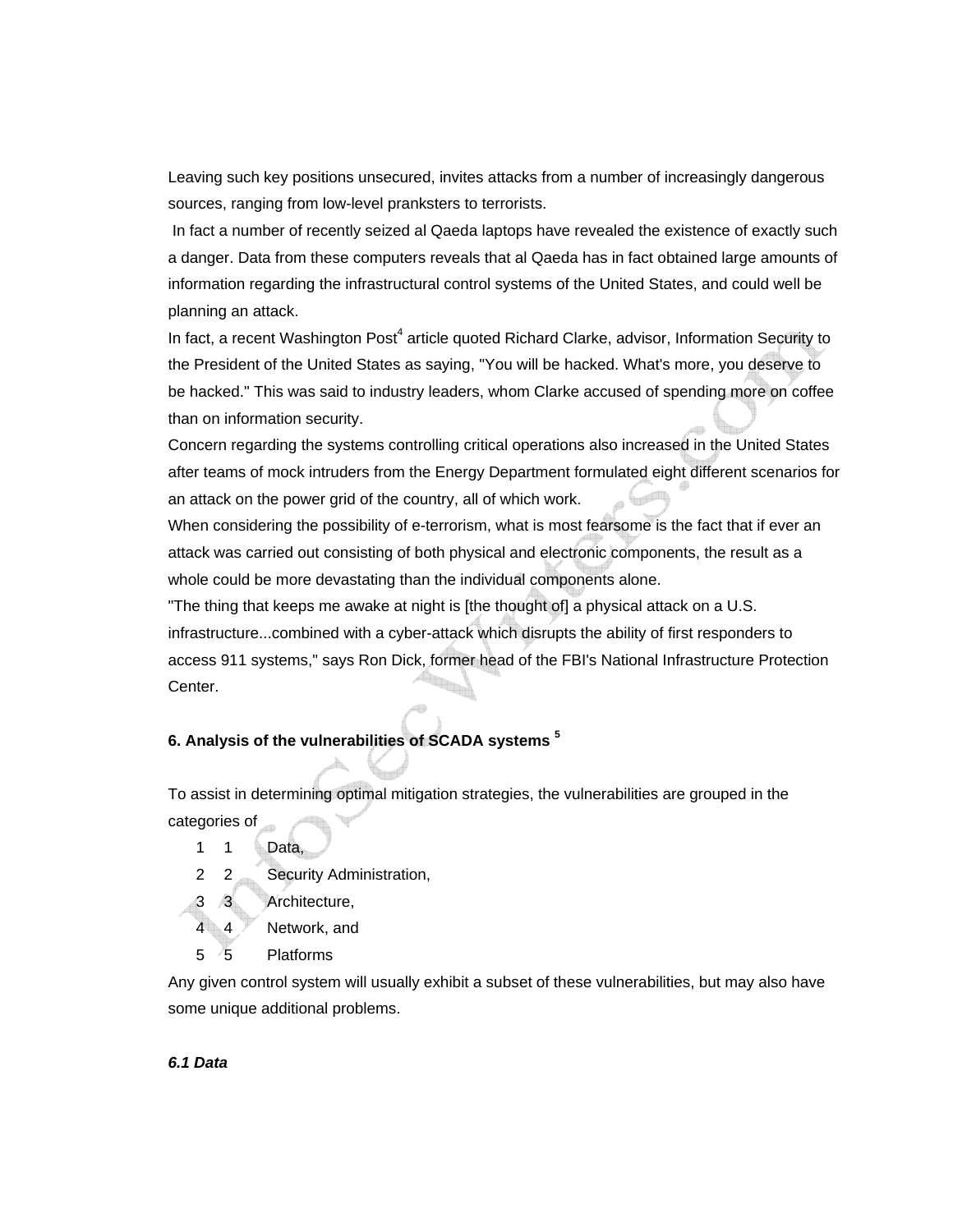Sensitivity levels for control system data are usually not established. An essential characteristic of secure information systems is the identification and classification of data into categories of similar sensitivity. Absence of these fundamental distinctions makes it impractical and fruitless to identify where security precautions are appropriate (for example, which communication links to secure, databases requiring protection, etc).

### *6.2 Security Administration*

Security administration is notoriously lax in the case of control systems, usually the result of poor legacy environment.

The need to manage and administer security is usually overlooked, resulting in informal practices and inefficient management. As experience has proved, any system, which does not have well founded management and administrative policies, will eventually show vulnerabilities. This is the case with control systems as well.

### *6.3 Architecture*

Architecturally, many control systems include centralized data storage and control. This results in the creation of a single-point-of failure.

Occasionally, physical damage to infrastructure assets may be possible through permissible operation of control equipment. An effective control hierarchy would preclude this possibility. In addition to the above, many implementations of control systems have integrated in-house emergency services such as fire alarms etc, into the control system itself. In view of the pathetic condition of the security of these systems, thoughtless addition of these services into the system adds to the complexity and further increases the vulnerability.

# *6.4 Networks*

Vulnerabilities in control system networks depend on the type of system. Legacy implementations rely on proprietary protocols and low-bandwidth data channels. While there are fewer opportunities for disruptive behavior compared to newer networks, which closely resemble modern TCP/IP systems, problems are inherent because of the technology's age. Security is lamentable. This is due to the fact that these systems were designed in a time when error checking and integrity validation had not gained their present importance. In addition to this, accounting and logging are usually non-existent, making it impossible to find the basis and reason for vulnerabilities. Configuration passwords are often simple and may be limited in effectiveness by the device itself. Wireless links are not secured. Networking equipment in these systems, particularly when physical access is presumed, is acutely vulnerable to attack. Systems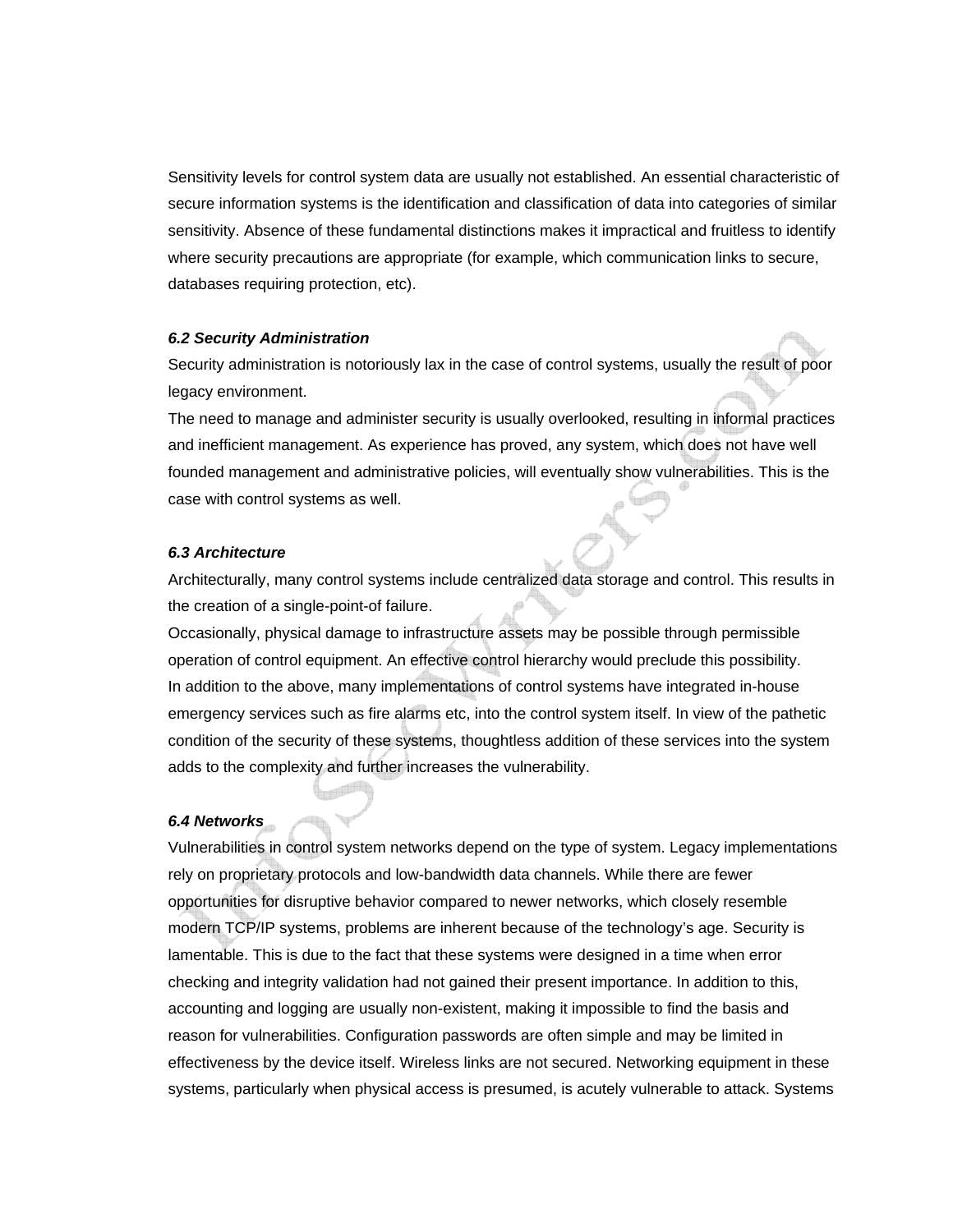with contemporary technologies like Ethernet, routers, and firewalls have vulnerabilities that are more publicized than the vulnerabilities in the older networks.

Little or no network restriction is implemented within the perimeter of the network, allowing 'telnet hopping' from innocuous network devices to sensitive utility equipment.

Two other factors contribute significantly to the vulnerability of control systems:

1) 1) The blind trust in the capability of PCS links to faithfully transmit data. The geographically sparse PCS network generally forces links of considerable span. These needs are filled by either cabled or wireless connections, which may be exclusively used by the PCS or shared. Shared links are more economically sensible, but many times the PCS systems at either end of the link are not adequately shielded from other entities using it. Furthermore, unsecured information on wireless and shared links is susceptible to eavesdropping or manipulation, and even long or unprotected unshared cable links may be vulnerable to a significant degree. E.g. if the master station and RTU have no security mechanism between them, an attacker could direct a malicious signal via the master station to the RTU and vice versa. Recently a California based security firm, involved in vulnerability assessment of critical infrastructure systems, proved just this sort of vulnerability by accessing a remote substation of a large southwester United States utility company. They did this using a directional antenna and a wireless laptop from a vehicle parked in the vicinity of the substation<sup>6</sup>.

2) The connections between the PCS and external networks. An external network is any network that is not part of the PCS. Examples include interfaces to an administrative (non-automation) network or connections to other PCS systems for information transfer or mutual control. Often, interfaces to external systems assume that the outside network can be trusted, which leaves PCS security dependent on one or more organizations. This includes backdoor network access for strategic partners or IT consultants, which are not secured by adequate firewall measures, command logging or privilege control.

With the world moving towards outsourcing, and strategic partnerships, security implementation suffers due to the absence of a common standard. Designers frequently omit to secure the backdoors left by them for easy tuning of a system, resulting in disaster at a later stage. Dial-up modem access is unencrypted, with a general lack of authentication practices. The data transfer that takes place over telephone lines, or wireless networks is usually either unencrypted, or encrypted with a weak algorithm, which does not take much effort to crack. The primary reason for this is a requirement to save time/resources on encryption. However, the result is that the signals can be easily analyzed and if so wished, modified by an attacker.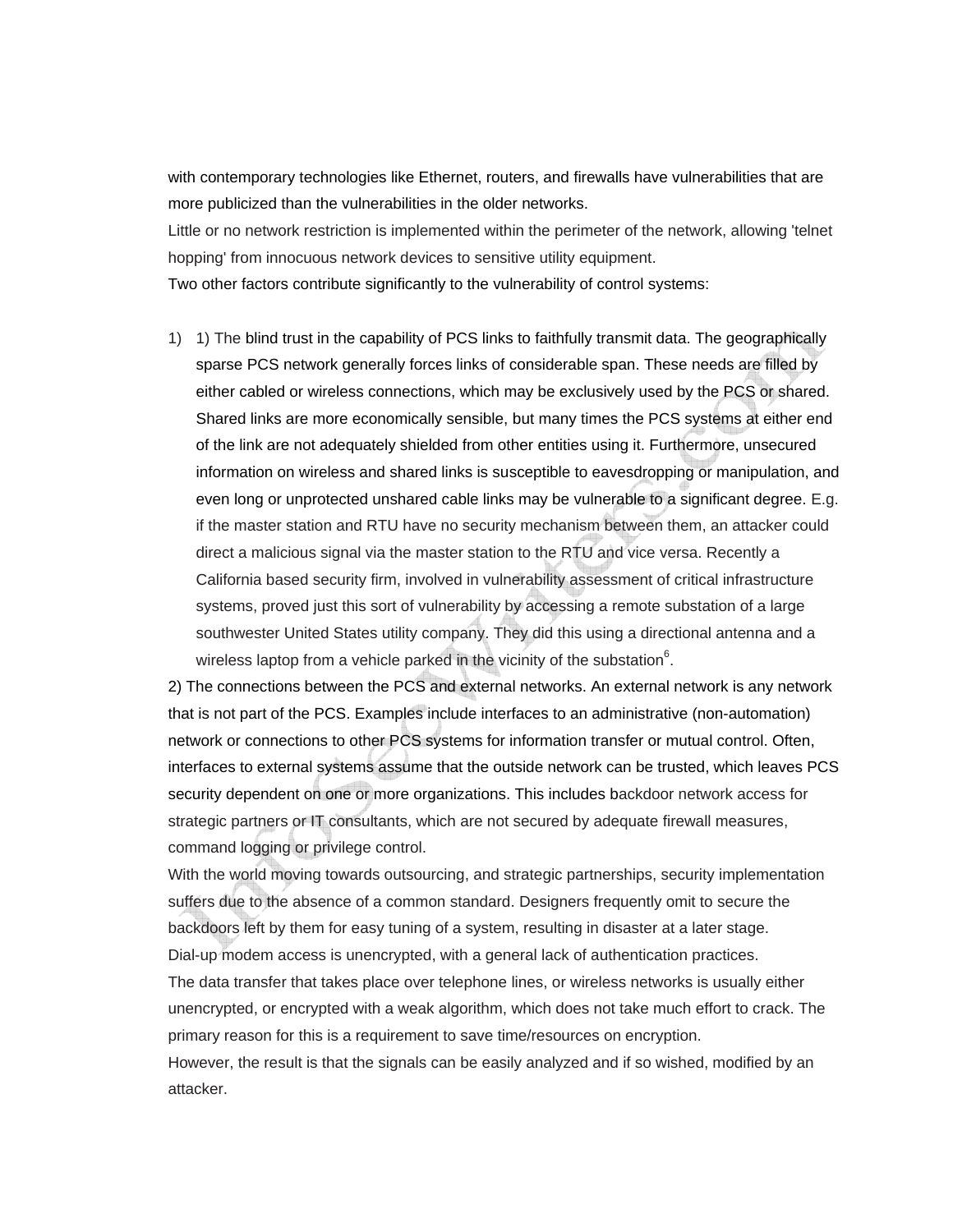### **7. Case Studies and Scenarios:**

Below are listed some of the known attacks, and possible scenarios, which exploit the vulnerabilities in SCADA systems

### *7.1 Australian sewage release*

In March-April 2000, Vitek Boden, a disgruntled employee, accessed the sewage management system of Maroochy Shire on the Sunshine Coast, Queensland, Australia and released large amounts of sewage into public areas. What Boden did, was to gain access to the system, and alter data so that whatever function should have occurred at affected pumping stations did not occur or occurred in a different way. The central computer was unable to exercise proper control and, at great inconvenience and expense, technicians had to be mobilized throughout the system to correct faults at affected pumping stations.

It is true that Boden had access to inside knowledge about the system, and access to proprietary software, by virtue of being an ex-employee of the firm, which provided the telemetry equipment to the Maroochy Shire administration. However, vulnerabilities in the system also contributed to the breach of security.

For one, the system did not use adequate wireless protection measures, making it vulnerable at the network level. Also, a strong security policy would have revoked credentials to the designers of the system after it was deployed.

### *7.2 Slammer Worm*

In January 2003, a Slammer worm bypassed the corporate network firewall disabling a safety monitoring system for nearly five hours and the "Plant Process Computer" for nearly six hours at the Ohio Davis-Besse nuclear power plant operated by FirstEnergy Corp. A Davis-Besse contractor who had logged into an unsecured network had spread the worm into the internal corporate network via one of several unclearly documented backdoor connections to deliver the Slammer worm. The point to be noted is that the Slammer worm exploits a vulnerability in the MS SQL Server 2000. This implies that vulnerabilities in the platform or the operating environment are in fact, inherited by the SCADA system.

#### **8. Security Recommendations: How may security be implemented?**

Computer security in the present context deals mainly with information stored on systems, or information in transit. This is not adequate for the protection of infrastructural systems such as SCADA networks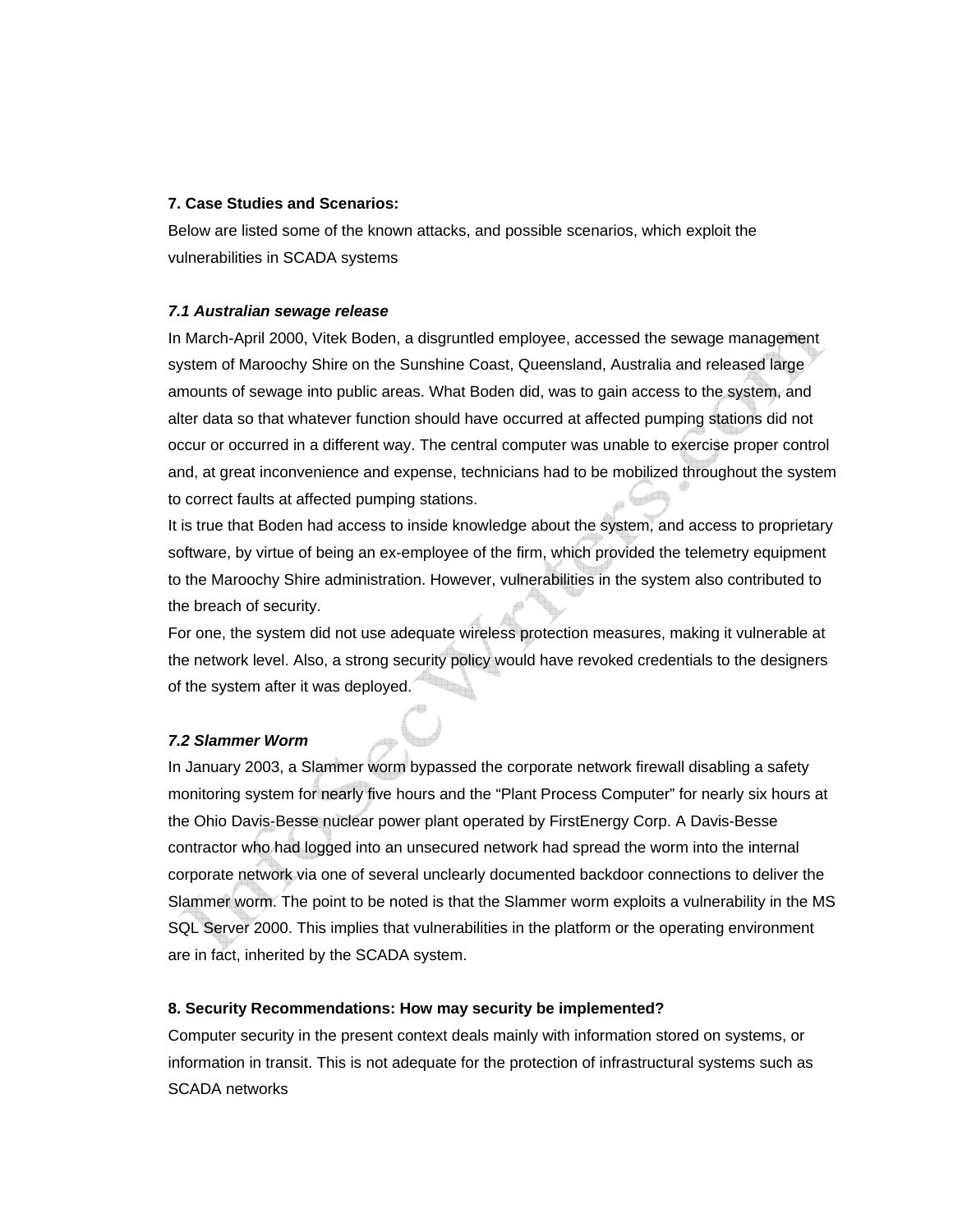Traditional information assurance does not adequately protect against cyber attacks on SCADA control systems in which the countermeasures used may compromise the safety or operability of the SCADA control systems. The United States Federal Government has begun to lead in the protection of critical infrastructure but it will rest in the hands of the commercial industries to develop and implement an enterprise assurance policy to improve the SCADA control systems security posture. Several steps can be taken to assist in the improvement of the implementation and management of policies and procedures.

Some of these are:

### *8.1 Implement Common Criteria evaluations on SCADA control systems.*

As standards and technology continued to change, the United States and Europe began working on standards for a common evaluation criteria for information security. The various evaluation criteria projects begun by the United States and Europe merged into a single International Common Criteria project ISO/IEC 15408 with the intent to standardize methods for evaluating information systems security. SCADA control systems products should be included and evaluated based on the Common Criteria standards to ensure the implementation of SCADA products does not compromise the security or safety of the critical infrastructure.

### *8.2 Adopt "best practices" and procedures.*

Most of the vulnerabilities of computer systems are well known and documented. Adopting "best practices" (i.e. implementing secured network devices and operating systems, and patch management) and procedures (i.e. backups) will allow administrators to protect systems not only from the cyber threats, but also normal system failures

### *8.3 Isolate & harden SCADA networks.*

Isolation of SCADA networks to a closed-loop network with limited & highly restrictive access from physical and electronic outside sources would help in mitigating the threat to them. If the connection of a SCADA network to the Internet or another open network is essential, appropriate buffers and checks should be placed between the layers.

Segmented network topologies could increase the level of restrictive access and survivability. Utilization of authentication mechanisms such as passwords, tokens and biometrics could guard against unauthorized access.

Enabling strong encryption for all data communications would further minimize the risk of a security breach.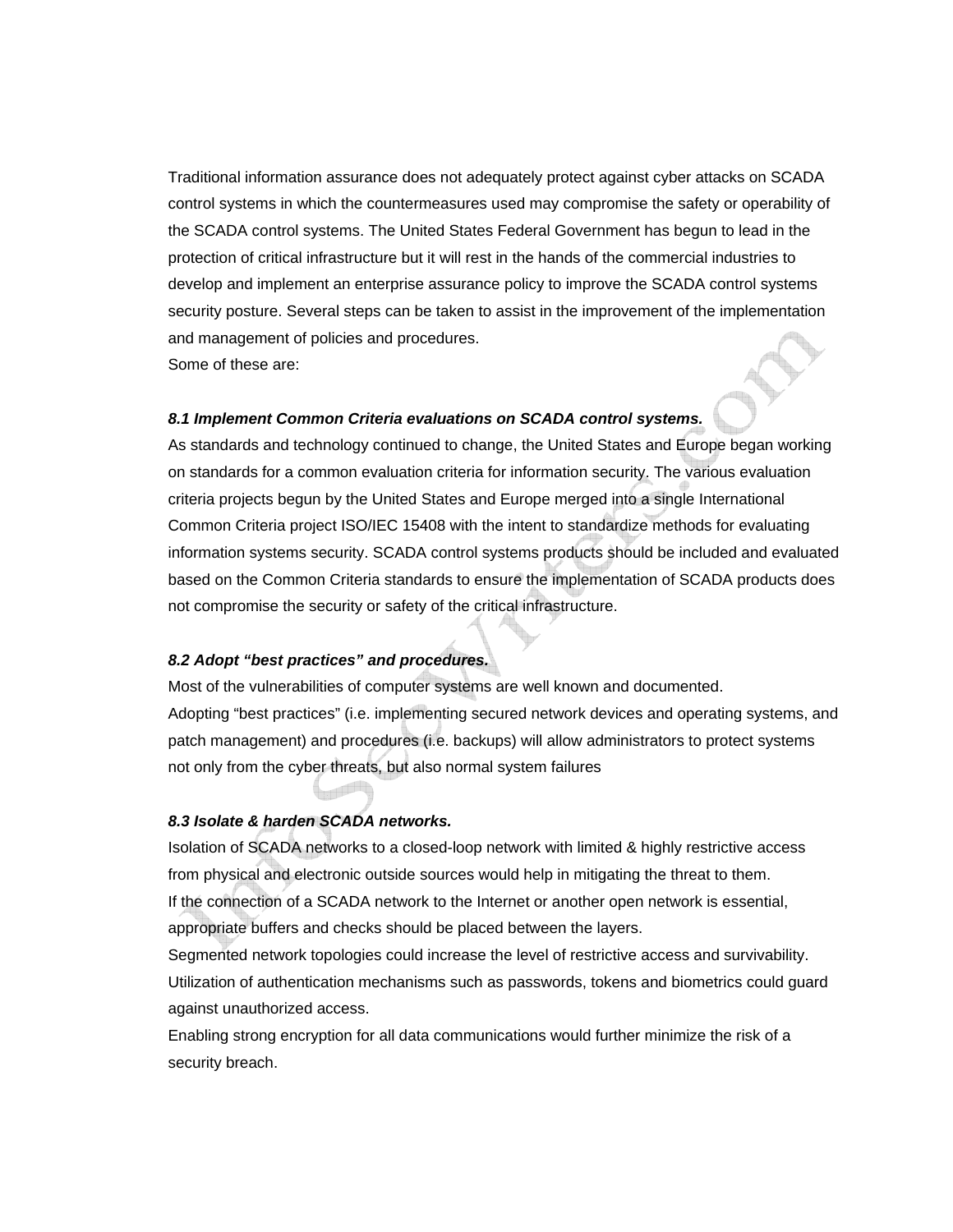Vulnerability and threat assessments should be performed regularly on current and newly implemented systems.

Risk assessments should be conducted on each interconnection between the SCADA and corporate enterprise network.

All unnecessary networks should be disconnected, especially if an open pathway to the Internet is formed.

Unnecessary services that are not required to support the operation of the SCADA control systems should be removed or disabled.

Firewalls and intrusion detection systems should be implemented, to not only prevent entries but also monitor unintentional security breaches on the SCADA and corporate enterprise network. Detailed network knowledge should be restricted.

Communicating IP addresses and DNS names is unnecessary and can be costly if in the wrong hands. Implementing single-sign-on procedures (via an administrative management portal) will pass authorized users to the command prompt of a device without knowledge of the IP address or password.

Removing all 'open' ports/backdoors for third party access would reduce the risk arising from the possibility of a simple port scan resulting in the discovery of a vulnerability by an attacker. Limiting access privileges on a device and port level is advisable. There is no reason for PBX maintenance staff to access a data center database or for IT consultants to access all network devices.

Implementing a virtual private network (VPN) for administrative channel access and partitioning dependent upon privileges provides additional levels of security.

### *8.4 Provide Leadership, Accountability and Law Enforcement support.*

An effective security policy requires the backing and commitment from senior management. Provide for individual accountability through protected system logs or the equivalent. Perform audits, site surveys and penetration tests to ensure the security effectiveness. Increase support for law enforcement to track malicious access and software, including support for additional R&D for forensic tools and technologies.

### *8.5 Establish enterprise security policy through a life-cycle risk management process.*

Combining the Common Criteria evaluations and an enterprise assurance policy on all SCADA control systems and interconnections of the computer systems could greatly minimize risk by ensuring that the security of one system is not undermined by vulnerabilities of other systems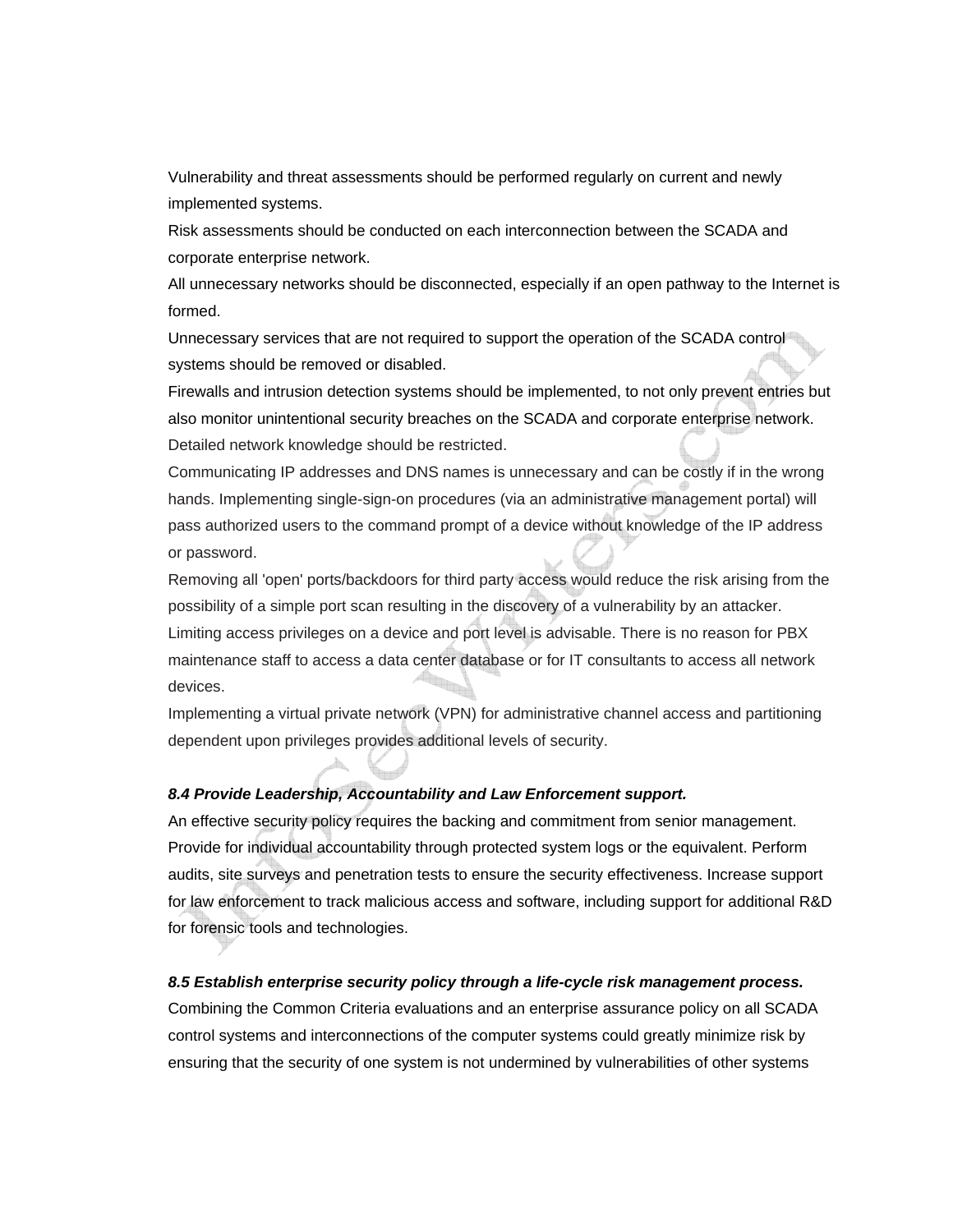connected to it. Standardizing a process that will minimize the risks associated across the shared network infrastructure and computer systems includes activities to:

Develop a methodology for identifying critical infrastructure assets and evaluate security requirements.

Perform vulnerabilities threat assessment.

Develop regular security monitoring and warning process.

Develop and plan for a response and remediation process against potential vulnerabilities and further incidents.

### *8.6 Establish a configuration management program.*

Define a configuration management methodology, model, and application that can be used during the design, implementation, and operation of the SCADA systems. Evaluate the integration of custom developed software, hardware, and firmware to ensure that the integration into the system design complies with the system security architecture and the integrity of each product is maintained. Assess the impact, risk, and resource requirements associated with changes, and then implement changes effectively and efficiently.

The lowest cost is not the most efficient for use for critical SCADA applications.

### *8.7 Establish an Enterprise Assurance Awareness Program.*

Provide support on wider awareness of the importance and need for security, promoting the understanding of security vulnerabilities and corrective measures, and in facilitating greater awareness for the SCADA network. Awareness relies upon reaching broad audiences with attractive packaging techniques.

# *8.8 Develop Continuity Plans.*

Develop disaster recovery plans to ensure the safe and continued operation of the SCADA network caused by unexpected and undesirable occurrences or contingencies that interrupt the normal SCADA operations.

### **9. Conclusion:**

In summation, it is easy to observe that SCADA technology holds a lot of promise for the future. The economic and performance advantages of this type of system are definitely attractive. However, since the vulnerabilities of current implementations are in proportion to the advantages, it is essential that measures be taken to mitigate the risk to current systems and to ensure that future systems are designed with sound policies and design.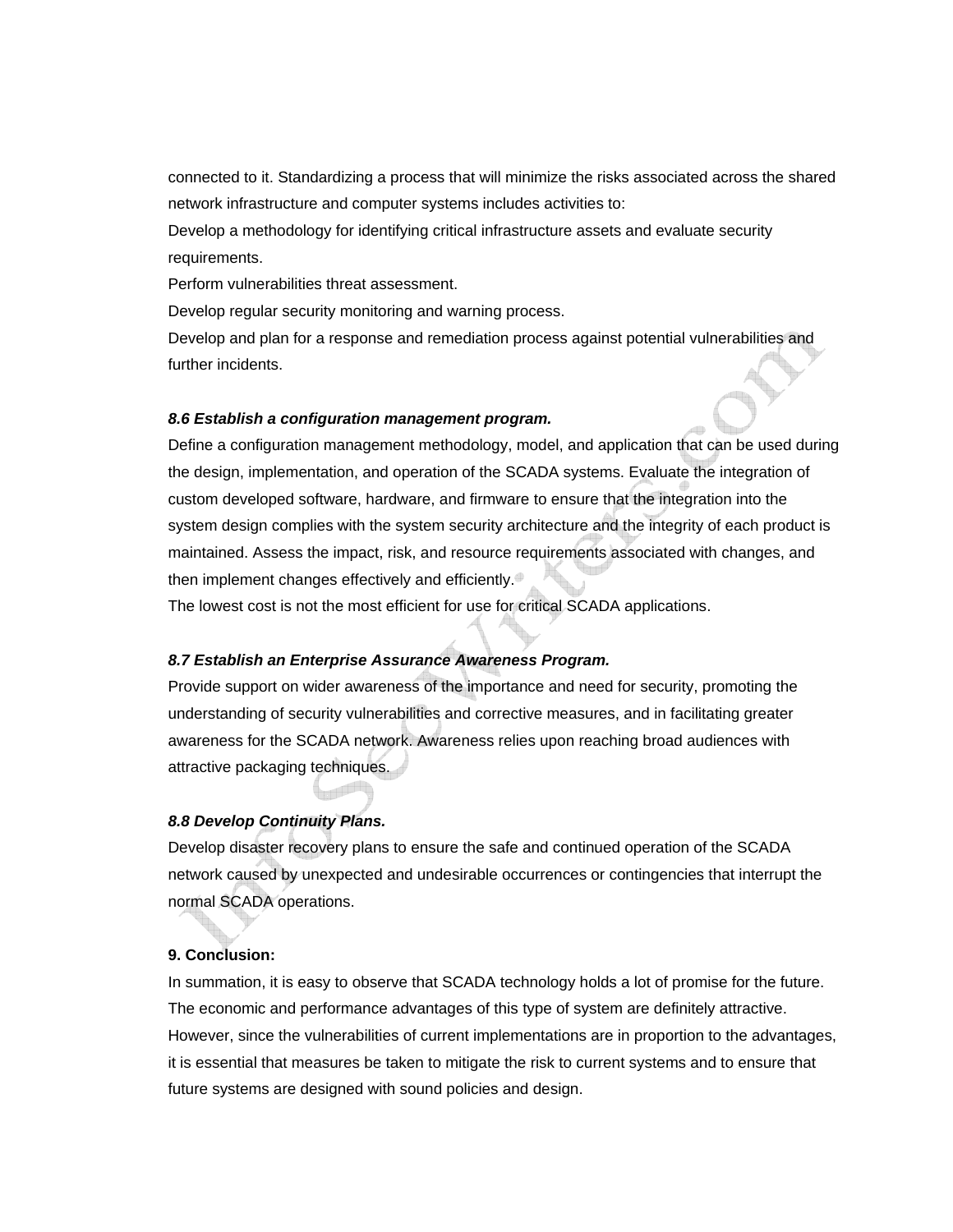We in India stand a lot to gain from such systems, and having the foreknowledge of the possible risks can take adequate measures to ensure our continued safety and prosperity.

In the words of Master Sun Tzu from "The Art of War":

Those who are first on the battlefield, and await the opponents are at ease; those who are last, and head into battle are worn out.

ARY OF June 1906 CONS